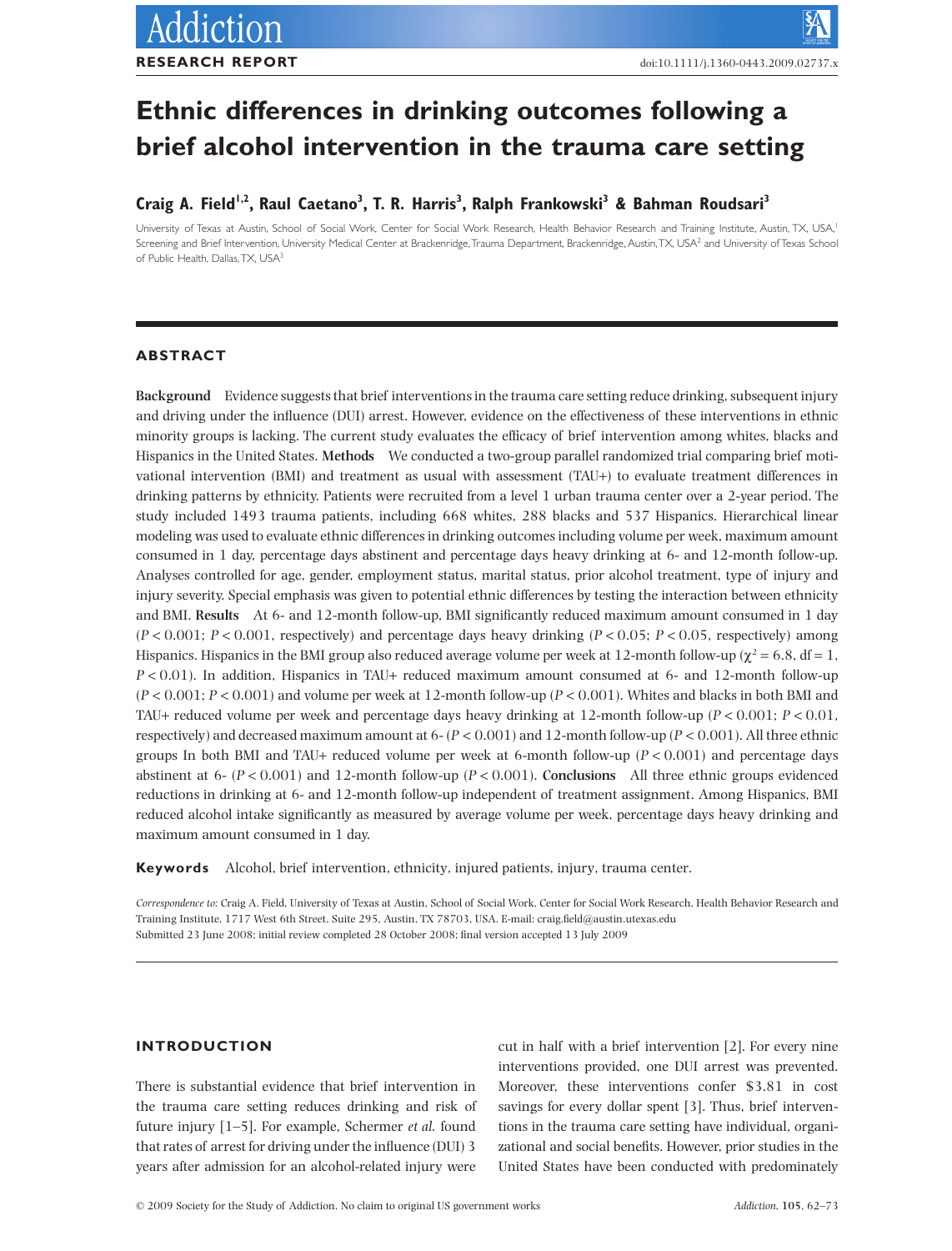Caucasian samples and have neglected the influence of ethnicity on drinking outcomes.

In general population surveys conducted in the United States, patterns of alcohol consumption have been found to vary across ethnic groups. In comparison to white men, black and Hispanic males who drink more frequently engage in heavy drinking [6]. Hispanic and black males have longer careers of heavy drinking than their white male counterparts, even if they begin drinking later in life [7]. Moreover, for any given level of consumption, ethnic minority populations experience more negative health and social consequences of drinking than whites [8]. For example, among drinkers, black and Hispanic males in comparison to white males have higher rates of experiencing three or more alcohol problems [6,9]. While differences in socio-economic status and health insurance coverage across ethnic groups may impact treatment utilization, blacks and Hispanics with alcohol abuse or dependence are significantly less likely than comparable whites to receive formal treatment [10–12]. When they do seek treatment, ethnic minorities often present with characteristics that tend to be associated with lower rates of success (e.g. lower income, less education, more extensive family histories of alcoholism, poorer physical health, greater unemployment and legal problems) compared with whites [13,14]. Despite more complex treatment needs, ethnic minorities are less likely to receive specialty treatment or multiple episodes of care [13]. As a result of these observed trends, it was hypothesized that ethnic minorities would be less likely to respond to brief intervention, as they would tend to require more intensive intervention or treatment.

In this clinical trial, blacks, whites and Hispanics were assigned randomly to treatment as usual with assessment (TAU+) or assessment plus brief motivational intervention (BMI). The primary aim of this study was to evaluate potential ethnic differences in drinking outcomes following brief intervention in the trauma care setting. The primary drinking outcomes of interest were volume per week, maximum number of standard drinks consumed in one day, typical quantity consumed, percentage days abstinent and percentage days heavy drinking. It was hypothesized that that brief intervention would be less effective in reducing drinking among blacks and Hispanics.

#### **METHODS**

#### **Study recruitment**

Patients were recruited from an urban level 1 trauma center between May 2003 and May 2005. All enrolled participants provided written informed consent to participate in the study. Subjects were compensated \$25 for the baseline assessment and \$50 for the 6- and 12-month follow-up assessments. The study procedures were approved by the Committee for the Protection of Human Subjects at the University of Texas Health Science Center at Houston and the Institutional Review Board of the hospital where data were collected. In addition, a certificate of confidentiality was obtained from the National Institute on Alcohol Abuse and Alcoholism

#### **Screening and enrollment**

Study recruitment and follow-up rates are presented in Fig. 1. Sampling was limited to injured patients who identified themselves as black, white or Hispanic. Injury was defined as an intentional or unintentional event caused by an external factor, even if a medical condition was a causal factor. The final sample of patients  $(n = 1493)$  randomized to TAU+ or BMI consisted of 668 whites (45%), 537 Hispanics (36%) and 288 blacks (19%). Forty-seven per cent  $(n = 253)$  of the Hispanic population identified Spanish as their primary language were interviewed by a bilingual clinician.

Patients were excluded from participation if they were (i) less than 18 years of age; (ii) spoke neither English nor Spanish; (iii) they had no identifiable residence; (vi) were under arrest or in police custody at the time of admission or during their hospital stay; (v) were judged by the trauma care or research staff to be actively suicidal or psychotic; (vi) were victims of sexual assault; or (vii) had a medical condition that precluded a face-to-face interview. Patients who were intoxicated at the time of their injury or presented with a Glasgow Coma Scale (GCS)  $\leq$  14 were monitored by research staff for inclusion in the study. Patients with a  $GCS \leq 14$  that did not resolve prior to discharge were not eligible for screening or enrollment. As a prerequisite for recruitment, all patients had to demonstrate orientation to person, place and time. Injured patients were eligible for participation in the study following medical stabilization and prior to discharge from the hospital, regardless of the patient's length of stay.

Patient recruitment was limited to Thursday to Monday from 9 a.m. to 6 p.m. Prior studies suggested that these hours were the most efficient times to screen and enroll patients [15,16]. To minimize the impact of screening procedures on medical care, a sequential screening process was employed, e.g. subsequent screening procedures were implemented only if the patient screened negative on prior screening criteria. Screening consisted of four sequential criteria: (i) clinical indication of acute intoxication or alcohol use or positive blood alcohol concentration (BAC); (ii) self-reported drinking 6 hours prior to injury; (iii) at-risk drinking as per National Institute on Alcohol Abuse and Alcoholism (NIAAA) guidelines (e.g. seven drinks/week women, 14 drinks/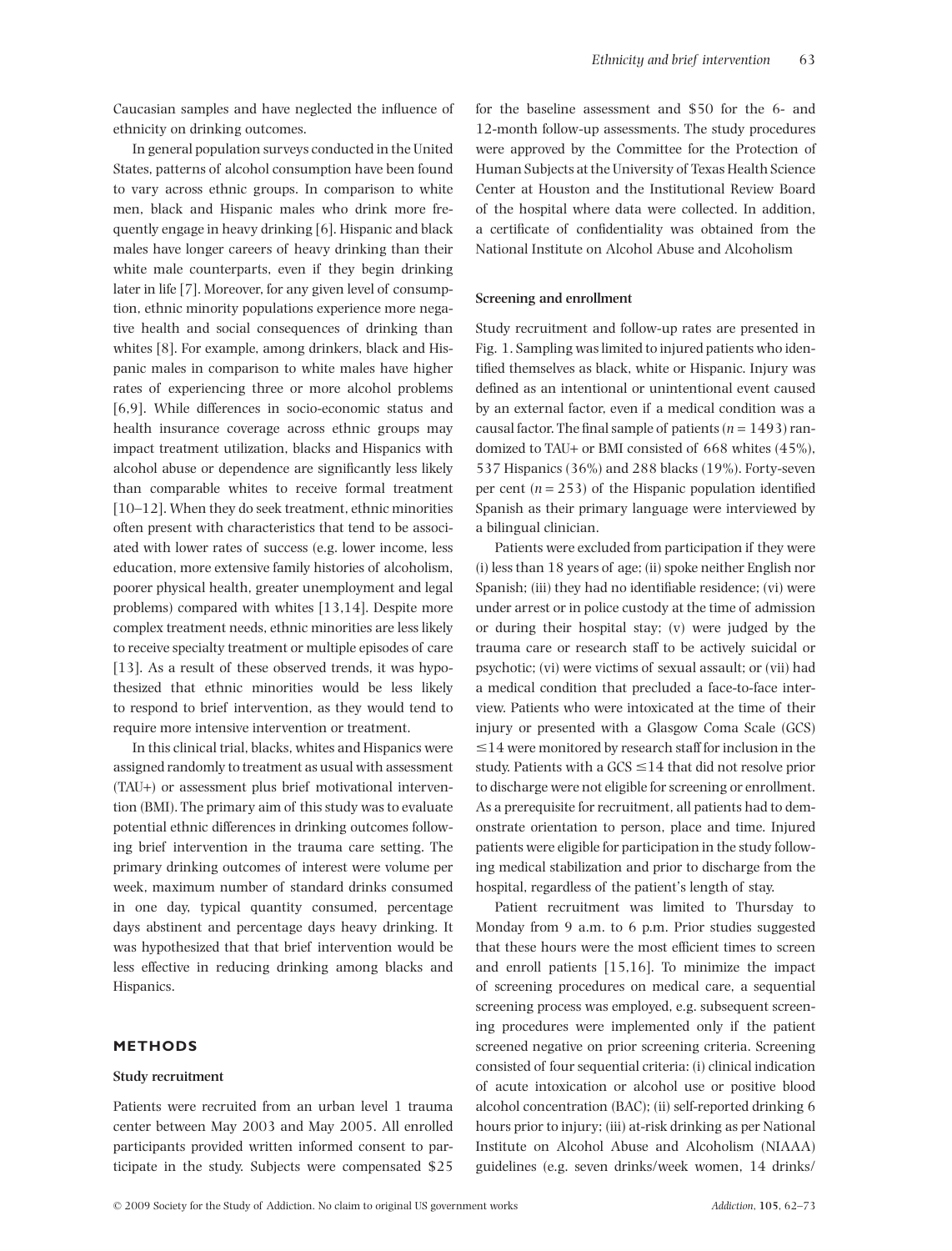

**Figure I** Study recruitment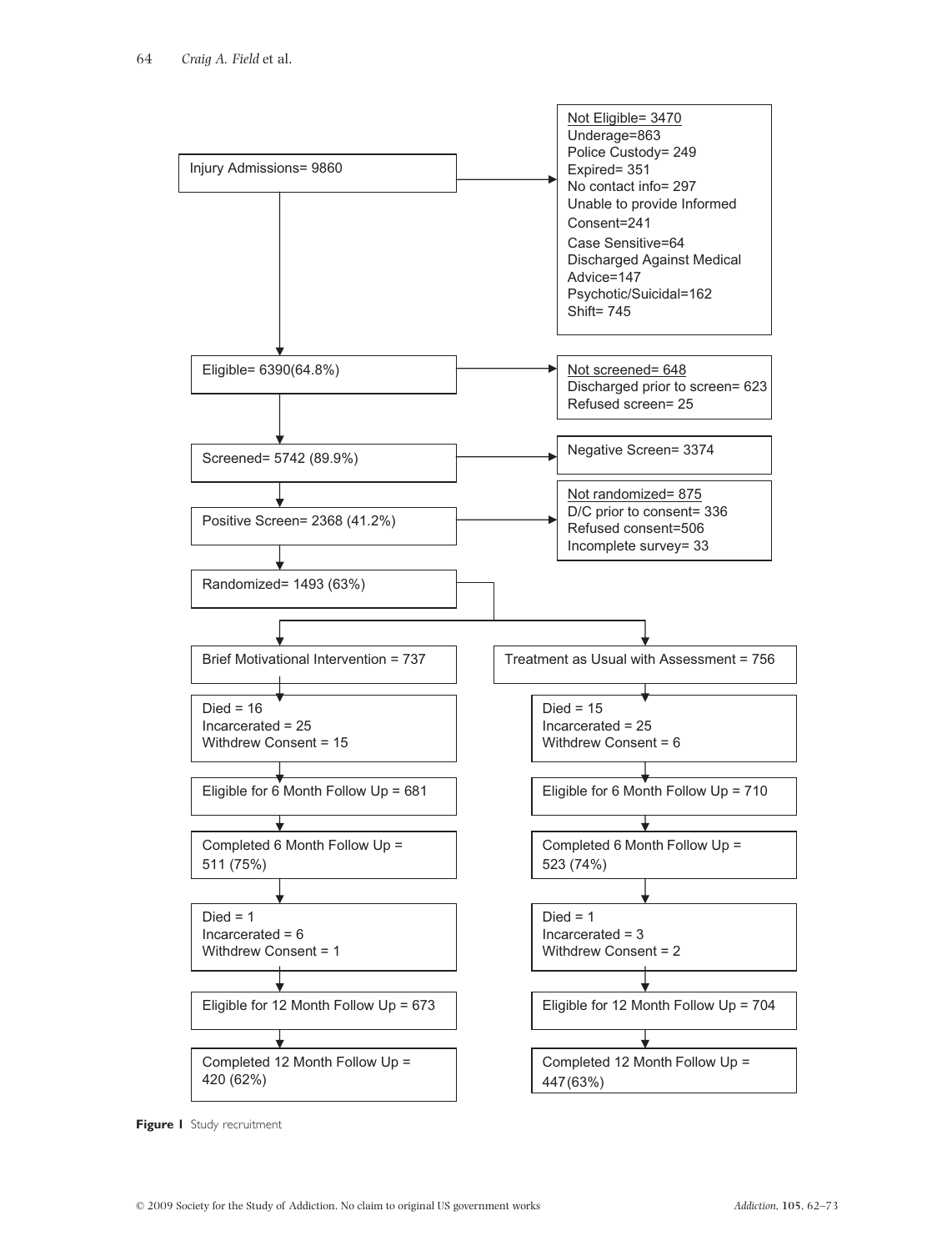week men; more than four drinks/day in men; more than three drinks/day in women; or (vi) positive on one or more items of the Cut-down, Annoyed, Guilt, Eye-opener (CAGE) questionnaire [17–19]. Trauma center staff in collaboration with study clinicians attempted to screen all eligible trauma activations during the study period. An assessment of the screening procedures including strengths and limitations has been discussed elsewhere [20].

#### **Assessment**

Drinking outcomes were assessed as follows.

#### *Alcohol use*

Since intentional and unintentional injuries have been found to depend on patterns of drinking in addition to average volume of alcohol consumption several measures of alcohol consumption were assessed at intake and follow-up [21]. Quantity and frequency of alcohol consumption was determined at baseline, 6- and 12-month follow-up using a graduated frequency [22,23]. One standard drink was defined as 12 ounces of beer, 5 ounces of wine or 1.5 ounces of hard liquor [24]. Weekly alcohol volume was calculated using the basic quantity/ frequency approach by multiplying usual quantity of drinks per occasion by frequency of drinking [24]. In addition, the maximum amount consumed in 1 day was collected. At 6- and 12-month follow-up, percentage days abstinent was estimated using frequency of drinking. Percentage days heavy drinking was calculated by dividing the frequency of drinking five or more per occasion by the frequency of drinking.

#### **TAU**+ **and BMI**

Patients were randomized to either TAU+ or an assessment with BMI using a permuted block design (block size 6) to ensure approximately equal distribution of patients according to their race/ethnicity. To reduce interviewer bias, study clinicians were blinded to patient randomization prior to completion of the baseline assessment. All patients, regardless of treatment assignment, received information regarding hospital and community services relevant to the injured patient. This information included, but was not limited to, substance abuse treatment and self-help groups and the availability of drug and alcohol counselors. Information pertaining to hospital and community resources relevant to the care of injured patients was also provided. All patients were also provided handouts regarding the effects of alcohol, definition of at-risk drinking and strategies to quit or cut down.

#### *TAU*+

Following the initial assessment, all patients assigned to TAU+ were provided with patient handouts. This was consistent with general practice for treating patients with alcohol problems at the level 1 trauma center at the time the clinical trial was conducted.

#### *BMI*

BMI with injured patients has been described elsewhere [25,26]. In short, the primary components consist of acknowledging the patients responsibility for changing drinking, encouraging the patient to explore the pros and cons of drinking, assessing importance, confidence and readiness to change drinking behavior, reinforcing the patient's sense of self-efficacy and providing support for any efforts or intention to quit drinking or reduce harm associated with drinking, including injury. Information pertaining to alcohol use and treatment resources was provided upon request by the patient or was provided upon patient request or with their permission (i.e. in a manner consistent with the principles of motivational interviewing).

#### *Training and supervision*

Clinicians were master's level or degreed and were certified in brief intervention following the successful completion of training. Training consisted of a mix of didactic lectures, video examples and role-play. Successful completion of the certification process required submission of three audio-taped interventions with clients which exceeded threshold proficiency as indicated by coding on the Motivational Interviewing Skill Code (MISC) version 1.0. Following training, three procedures were used to monitor clinician performance including group supervision, coaching using direct observation and audio recording of interventions. Ten per cent of interventions were selected randomly to be audio-taped. Clinicians were required to submit an audio-tape at least once per month. In all, 113 of the 736 intervention were taped and coded using the MISC version 1.0. The mean of the global therapist rating [mean = 5.8, standard error  $(SE) = 0.08$ ], reflection to question ratio (mean = 1.6,  $SE = 0.13$ ), percentage open questions (mean = 0.55,  $SE = 0.02$ ), percentage complex reflections (mean =  $0.41$ ,  $SE = 0.02$ ) and percentage MI consistent  $(mean = 0.97, SE = 1.3)$  behavior counts were determined from the MISC ratings. With the exception of the percentage of complex reflections in which some audiotapes were below threshold proficiency (>40%), the means and 95% confidence interval (CI) indicated that therapist behaviors were at or above the threshold or expert proficiency levels.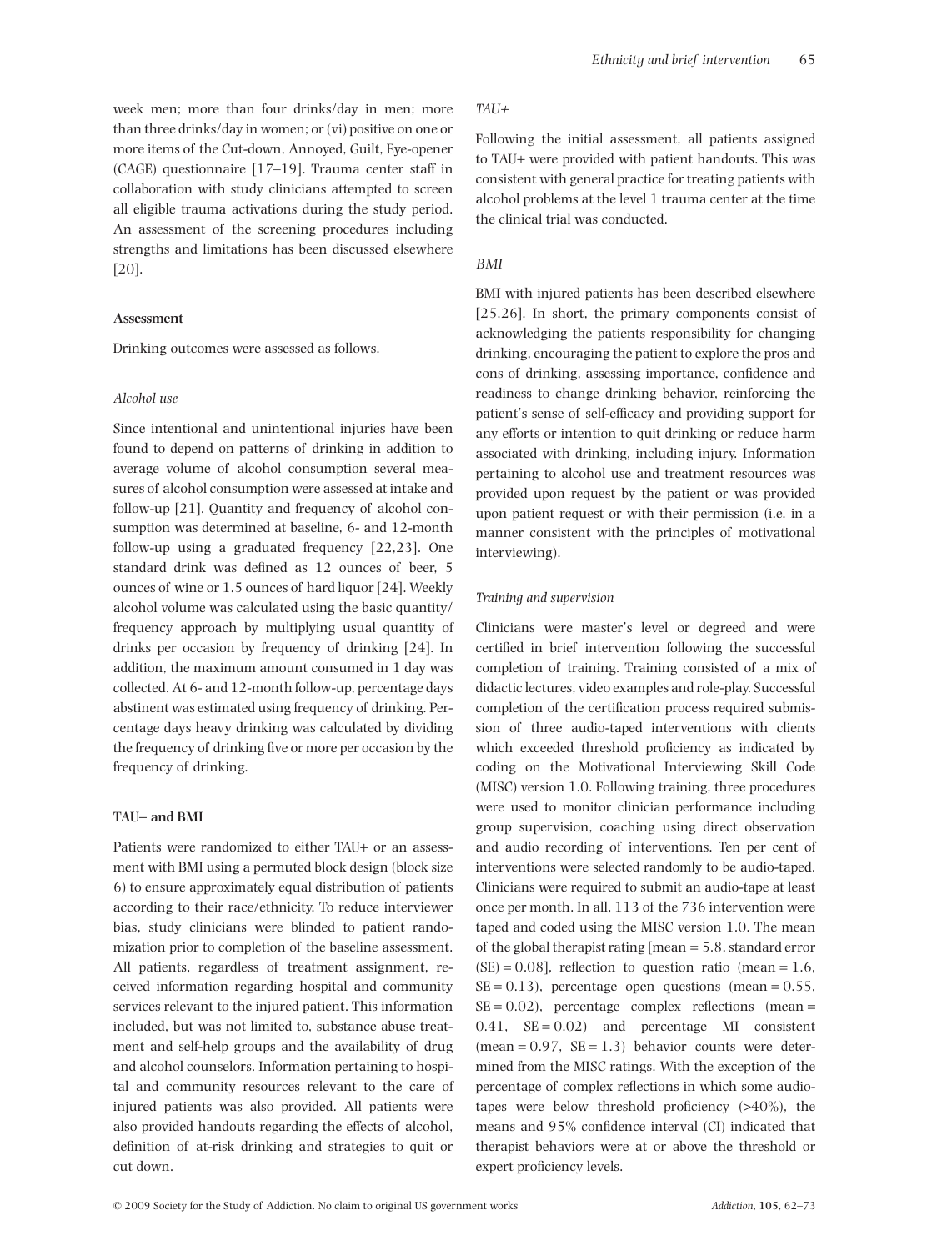#### **Follow-up assessment**

Research staff blind to treatment assignment conducted follow-up assessments by telephone at 6 and 12 months. Of the patients eligible for follow-up, 1062 (77%) completed a 6-month assessment and 907 (66%) completed a 12-month assessment. Hispanics  $[odds \text{ ratio } (OR) =$ 0.59, 95% CI =  $0.43-0.83$ ] were less likely to complete 6-month follow-up. There were no significant predictors of loss to follow-up at 12 months.

#### **Statistical analysis**

Longitudinal analyses were conducted using hierarchical linear modeling (HLM) of drinking outcomes with random effects for subject and time within subject using HLM version 6.04 [27,28]. The primary outcomes of interest in this study were volume per week, maximum amount consumed in 1 day, percentage days abstinent and percentage days heavy drinking. Volume per week and maximum amount per occasion were log-transformed. Analyses controlled for age, gender, employment status, marital status, education, prior alcohol treatment, type of injury and injury severity.

In longitudinal analysis, outcomes are often modeled as related linearly to time (e.g. Raudenbush & Bryk, chapter 6) [27]. In the current study, inspection of the data revealed generally large differences between baseline and 6-month levels and much smaller differences between 6 and 12 months. Therefore we treated time as categorical and represented 6 months and 12 months as dummy variables, relative to baseline as the reference category [29,30].

We fitted one model for each outcome, for a total of four analyses. Within each analysis, we assessed potential modification effect of ethnicity on treatment (treatment by ethnicity interaction). Because these interaction effects were anticipated a priori, we modeled effects of treatment as possibly different for each ethnic group. A  $\chi^2$ statistic provided a test of each null hypothesis that the effect in question was equal to zero. When no significant treatment effects were observed, changes in drinking outcomes across time were examined, pooling across treatment and ethnic groups which did not differ significantly. When treatment effects were observed, similar tests for changes in drinking outcomes across time were conducted for TAU+. The effect size and magnitude of change are reported when applicable. The observed effect sizes were calculated by dividing the difference between the observed mean changes for TAU+ and BMI by the pooled standard deviation (SD) [31]. Effect sizes ranged from small (approximately  $d = 0.20$ ) to medium  $(d = 0.50)$ [32].

#### **RESULTS**

Table 1 shows demographic and other relevant characteristics for whites, blacks and Hispanics in the BMI and TAU+ intervention groups.  $\chi^2$  tests were conducted within ethnic groups to compare patients assigned to TAU+ and BMI in terms of age, gender, marital status, education, employment status, income and type of injury. Within ethnic groups, *t*-tests were conducted to compare patients assigned to TAU+ and BMI in terms of frequency of five or more standard drinks per occasion, average number of standard drinks consumed per week and maximum number of standard drinks in one day, alcohol abuse or dependence and drug use or dependence. Whites in the TAU+ group were less likely to be male  $(P < 0.01)$ , less likely to report their income (*P* < 0.05) and had fewer drinks the day of their heaviest drinking occasion  $(P < 0.05)$ . Blacks assigned to TAU+ group were more likely to be female  $(P < 0.05)$ . Hispanics assigned TAU+ had significantly fewer percentage days heavy drinking  $(P < 0.05)$ . In addition, differences in demographic characteristics and baseline drinking patterns were tested using a  $\chi^2$  or one-way analysis of variance (ANOVA) and Tukey's *post-hoc* comparisons. In terms of demographic characteristics, Hispanics were younger  $(F_{(2,1490)} = 67.2$ , *P* < 0.01; Tukey's HSD <0.01) and more likely to have less than a high school education ( $\chi^2$  = 2.8, *P* < 0.01), to be male ( $\chi^2 = 21.5$ , *P* < 0.01) and to be employed ( $\chi^2 = 47.9$ , *P* < 0.01) than either blacks or whites. In comparison to whites and blacks, Hispanics had a greater percentage days abstinent  $(F_{(2,1490)} = 18.1, P < 0.01;$  Tukey's HSD <0.01) and heavy drinking  $(F_{(2,1490)} = 29.5, P < 0.01;$ Tukey's HSD <0.01). Whites were less likely to be single  $(\chi^2 = 79.9, P < 0.01)$  and had higher incomes  $(\chi^2 = 1.8,$ *P* < 0.01) than blacks and Hispanics. Finally, blacks consumed less on one occasion than whites and Hispanics  $(F_{(2,1490)} = 67.2, P < 0.01$ ; Tukey's HSD <0.01).

Analyses pertaining to volume per week, maximum amount, percentage days abstinent and percentage days heavy drinking by ethnicity are reported in Tables 2, 3, 4 and 5. First, changes in drinking outcomes week from baseline to 6- and 12-month follow-up for each ethnic group by treatment condition are presented (Tables 2a, 3a, 4a and 5a). Secondly, the effects of BMI on drinking outcomes by ethnicity are reported (Tables 2b, 3b, 4b and 5b). Thirdly, the results of tests for changes in drinking outcomes across time when no significant treatment effect was observed or for the TAU+ condition when a treatment effect was observed are presented (Tables 2c, 3c, 4c and 5c).

#### **Volume per week**

There was no significant interaction between ethnicity and treatment at the 6-month follow-up ( $\chi^2$  = 3.0, df = 2,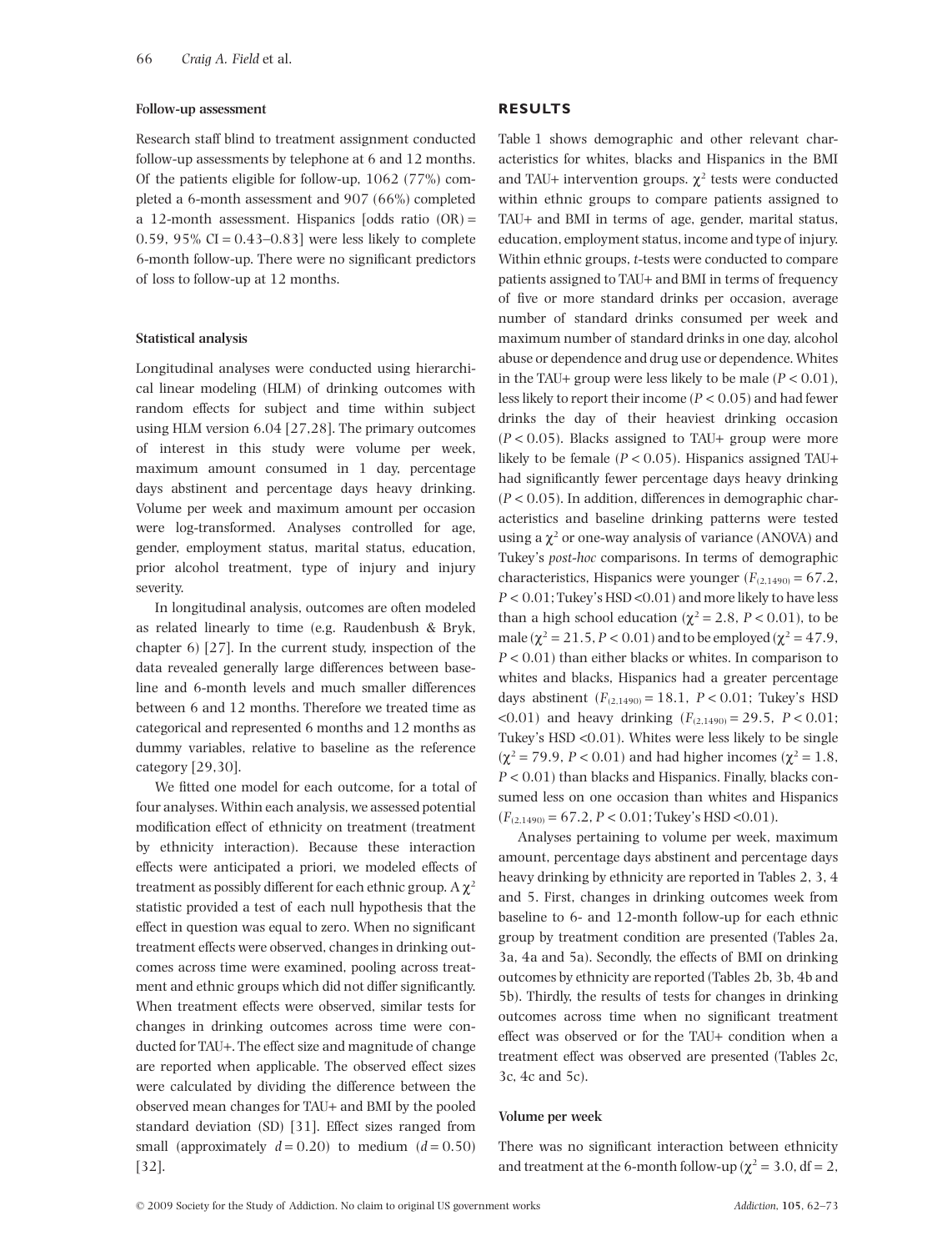|                                                                   | Whites              |                           | <b>Blacks</b>         |                           | <b>Hispanics</b>             |                           |
|-------------------------------------------------------------------|---------------------|---------------------------|-----------------------|---------------------------|------------------------------|---------------------------|
|                                                                   | TAU+<br>$(n = 342)$ | <b>BMI</b><br>$(n = 326)$ | $TAU+$<br>$(n = 140)$ | <b>BMI</b><br>$(n = 148)$ | $TAU+$<br>$(n = 274)$        | <b>BMI</b><br>$(n = 263)$ |
| Age category %                                                    |                     |                           |                       |                           |                              |                           |
| $18 - 24$                                                         | 29                  | 24                        | 13                    | 23                        | 40                           | 39                        |
| $25 - 34$                                                         | 25                  | 27                        | 24                    | 19                        | 36                           | 38                        |
| $35 - 44$                                                         | 25                  | 26                        | 30                    | 30                        | 16                           | 17                        |
| $45+$                                                             | 20                  | 24                        | 33                    | 28                        | 08                           | 06                        |
| Male %                                                            | 74 <sup>a</sup>     | 83 <sup>a</sup>           | 76                    | 85                        | 88                           | 89                        |
| Marital status %                                                  |                     |                           |                       |                           |                              |                           |
| Single, never married                                             | 44                  | 41                        | 43                    | 51                        | 49                           | 46                        |
| Married or living with life-time partner                          | 25                  | 28                        | 26                    | 22                        | 32                           | 35                        |
| Separated, divorced, widowed or<br>married not living with spouse | 30                  | 31                        | 31                    | 27                        | 19                           | 20                        |
| Education level %                                                 |                     |                           |                       |                           |                              |                           |
| More than high school                                             | 39                  | 40                        | 22                    | 20                        | 12                           | 13                        |
| High school diploma                                               | 36                  | 38                        | 54                    | 51                        | 21                           | 24                        |
| Some high school                                                  | 25                  | 21                        | 24                    | 28                        | 67                           | 63                        |
| Employment status %                                               |                     |                           |                       |                           |                              |                           |
| <b>Employed for wages</b>                                         | 70                  | 69                        | 58                    | 50                        | 78                           | 77                        |
| Income level (\$US) %                                             |                     |                           |                       |                           |                              |                           |
| No income                                                         | 7                   | 2                         | 7                     | 11                        | 6                            | 5                         |
| $\leq 10000$                                                      | 12                  | 11                        | 26                    | 33                        | 23                           | 25                        |
| $10000 = 30000$                                                   | 31                  | 37                        | 39                    | 41                        | 52                           | 52                        |
| $30000 = 5000$                                                    | 24                  | 22                        | 21                    | 10                        | 12                           | 12                        |
| >50 000                                                           | 25                  | 27                        | 7                     | 5                         | 7                            | $\overline{7}$            |
| % Intentional injuries                                            | 12                  | 12                        | 33                    | 30                        | 28                           | 27                        |
| Volume per week <sup>b</sup>                                      | 16.3(26.7)          | 15.7(24.3)                | 14.4(20.4)            | 13.6(15.5)                | 15.4(28.9)                   | 16.3(22.3)                |
| Maximum amount <sup>b</sup>                                       | $13.0(8.8)^a$       | $14.8(11.9)^{a}$          | 10.1(8.4)             | 9.3(5.5)                  | 14.4(10.1)                   | 15.4(11.3)                |
| Percentage days abstinent <sup>b</sup>                            | 65% (31%)           | 65% (30%)                 | 61% (33%)             | 61% (31%)                 | 73% (27%)                    | 73% (27%)                 |
| Percentage days heavy drinking <sup>b</sup>                       | 59% (41%)           | 55% (42%)                 | 49% (42%)             | 54% (42%)                 | $67\%$ $(39\%)$ <sup>a</sup> | 76% (37%) <sup>a</sup>    |

|  |  |  |  |  | Table 1 Demographic, injury-related and drinking characteristics of study participants by intervention group and race/ethnicity. |  |
|--|--|--|--|--|----------------------------------------------------------------------------------------------------------------------------------|--|
|--|--|--|--|--|----------------------------------------------------------------------------------------------------------------------------------|--|

<sup>a</sup>Significant differences between treatment as usual with assessment (TAU+) and brief motivational intervention (BMI) within ethnic group; <sup>b</sup>mean (standard deviation).

**Table 2** Volume per week. (a) Changes in volume per week from baseline to 6- and 12-month follow-up; (b) effects of brief motivational intervention (BMI) on volume per week<sup>a,b</sup>; (c) changes in volume per week across time.

|                                                           | 6 months     |                            | 12 months    |                            |
|-----------------------------------------------------------|--------------|----------------------------|--------------|----------------------------|
|                                                           | TAU+         | BMI                        | TAU+         | BMI                        |
| (a)                                                       |              |                            |              |                            |
| Whites                                                    | $-5.1(21.7)$ | $-5.0(26.3)$               | $-3.7(21.6)$ | $-4.6(26.6)$               |
| <b>Blacks</b>                                             | $-4.0(21.8)$ | $-4.5(18.5)$               | $-3.5(19.4)$ | $-3.0(20.3)$               |
| <b>Hispanics</b>                                          | $-8.0(19.4)$ | $-9.4(24.2)$               | $-5.7(17.9)$ | $-8.9(26.2)$               |
| (b)                                                       | b            | $\chi^2$ ( <i>P</i> value) | b            | $\chi^2$ ( <i>P</i> value) |
| Whites                                                    | 0.07         | 0.16(>0.50)                | 0.06         | $0.09$ ( $>0.50$ )         |
| <b>Blacks</b>                                             | 0.10         | 0.13(>0.50)                | 0.27         | $0.90$ ( $>0.50$ )         |
| <b>Hispanics</b>                                          | $-0.37$      | 3.03(0.09)                 | $-0.59$      | $6.8(0.01)^c$              |
| (c)                                                       | $\chi^2$     | P value                    | $\chi^2$     | $(P$ value)                |
| Whites, blacks and Hispanics in BMI and TAU+ <sup>c</sup> | 141.6        | < 0.001                    |              |                            |
| Hispanics in TAU $+$ <sup>d</sup>                         |              |                            | 42.1         | < 0.001                    |
| Whites and blacks in BMI and TAU $+$ <sup>c</sup>         |              |                            | 26.8         | < 0.001                    |

a Controlling for age, gender, marital status, employment status, education, prior substance abuse treatment, type of injury, injury severity; <sup>b</sup>log-transformed; <sup>c</sup>no significant treatment effect observed; <sup>d</sup>significant treatment effect observed. TAU+: treatment as usual with assessment. b: regression coefficient for main effect of treatment.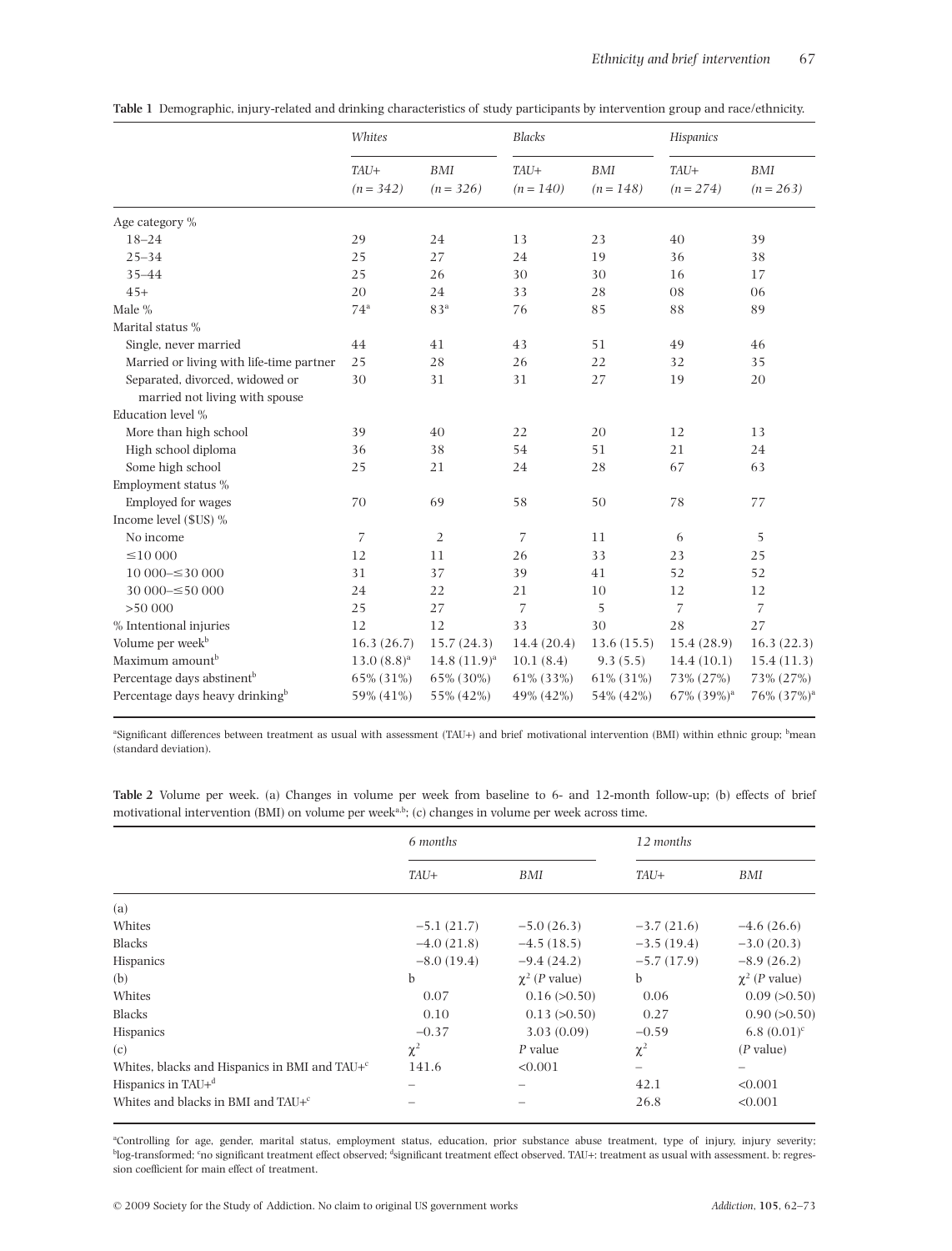$P = 0.22$ ; results not shown). Furthermore, no significant treatment effect was observed at 6 months for whites, blacks or Hispanics (Table 2b). Combining all three ethnic groups and both treatment conditions, all participants reduced significantly their average volume per week by six standard drinks per week (SD = 22.7; results not shown) at 6-month follow-up ( $\gamma^2 = 141.6$ , df = 1,  $P < 0.001$ ; Table 2c). In addition, those who were employed  $(B = 0.36, SE = 0.14, P < 0.01)$  or collegeeducated ( $B = 0.64$ ,  $SE = 0.16$ ,  $P < 0.0001$ ) consumed more standard drinks per week than the unemployed or those with less than high school education at 6-month follow-up (results not shown). In contrast, patients with more severe injuries consumed fewer standard drinks than those with less severe injuries (medium versus low:  $B = -1.0$ ,  $SE = 0.22$ ,  $P < 0.0001$ ; high versus low:  $B = -1.7$ ,  $SE = 0.33$ ,  $P < 0.0001$ ) at 6-month follow-up (results not shown).

A significant treatment  $\times$  ethnicity interaction was observed at the 12-month follow-up ( $\chi^2 = 7.1$ , df = 2,  $P = 0.03$ ; results not shown). The treatment effect among Hispanics was significant at 12-month follow-up  $(\chi^2 = 6.8, df = 1, P = 0.01;$ Table 2b). Hispanics in the BMI group reduced the average number of standard drinks consumed per week by  $8.9$  (SD = 26.2; Table 2a) at 12-month follow-up. However, the effect size was small  $(d = 0.14)$ . There was also a significant decrease in volume per week among Hispanics in the TAU+ group at 12-month follow-up  $(\chi^2 = 42.1, df = 1, P < 0.001;$ Table 2c). Hispanics in the TAU+ group reduced their volume per week by an average of 5.7 standard drinks  $(SD = 17.9;$  Table 2a). No significant treatment effect was observed among whites and blacks at 12 months. When combined, whites and blacks in the TAU+ and BMI groups reduced their maximum amount significantly at 12-month follow-up ( $\chi^2 = 26.8$ , df = 1,  $P < 0.001$ ; Table 2c) by an average of 3.9 standard drinks per week  $(SD = 22.9$ ; results not shown). In addition, at 12-month follow-up patients with an intentional injury  $(B = 0.37)$ ,  $SE = 0.17$ ,  $P < 0.05$ ) and a college education ( $B = 0.39$ ,  $SE = 0.17$ ,  $P < 0.01$ ) consumed more standard drinks per week than those with an unintentional injury or those with less than a high school education, respectively (results not shown). In contrast, patients with more severe injuries consumed fewer standard drinks than those with less severe injuries (medium versus low:  $B = -0.70$ ,  $SE = 0.23$ ,  $P < 0.01$ ; high versus low:  $B = -1.1$ ,  $SE = 0.35$ , *P* < 0.01) at 12-month follow-up (results not shown).

#### **Maximum amount**

A significant treatment  $\times$  ethnicity interaction was observed at 6-month follow-up ( $\chi^2 = 6.6$ , df = 2, *P* = 0.04; results not shown). The treatment effect for Hispanics was significant at 6-month follow-up ( $\chi^2 = 8.6$ ,  $df = 1$ ,  $P = 0.004$ ; Table 3b). Hispanics in the BMI group decreased the maximum amount consumed by an average of 9.1 standard drinks  $(SD = 11.9$ : Table 3) at 6-month follow-up. The effect size was small to moderate  $(d = 0.29)$ . There was also a significant decrease in maximum amount consumed among Hispanics in the TAU+ group at 6-month follow-up ( $\chi^2 = 86.2$ , df = 1, *P* < 0.001; Table 3c). Hispanics in TAU+ group showed an average decrease of  $6.2$  standard drinks  $(SD = 10;$ Table 3a) in maximum amount consumed at 6-month follow-up. Whites and blacks in the TAU+ and BMI groups

**Table 3** Maximum amount. (a) Changes in maximum amount from baseline to 6 and 12 month follow-up; (b) effects of brief motivational intervention (BMI) on maximum amount<sup>a,b</sup>. (c) Changes in maximum amount across time.

|                                                | 6 months     |                            | 12 months    |                      |
|------------------------------------------------|--------------|----------------------------|--------------|----------------------|
|                                                | $TAU+$       | BMI                        | TAU+         | BMI                  |
| (a)                                            |              |                            |              |                      |
| Whites                                         | $-4.8(8.8)$  | $-6.0(10.6)$               | $-4.8(8.0)$  | $-6.0(10.9)$         |
| <b>Blacks</b>                                  | $-3.9(9.9)$  | $-3.0(8.3)$                | $-2.8(10.3)$ | $-2.0(8.9)$          |
| Hispanics                                      | $-6.2(10.0)$ | $-9.3(11.1)$               | $-5.9(9.6)$  | $-9.1(11.9)$         |
| (b)                                            | b            | $\chi^2$ ( <i>P</i> value) | b            | $\gamma^2$ (P value) |
| Whites                                         | 0.01         | $0.02$ ( $>0.50$ )         | $-0.04$      | 0.13(>0.50)          |
| <b>Blacks</b>                                  | 0.05         | $0.09$ ( $>0.50$ )         | 0.05         | $0.10$ ( $> 0.50$ )  |
| Hispanics                                      | $-0.36$      | $8.6(0.004)^d$             | $-0.46$      | $11.9(0.001)^d$      |
| (c)                                            | $\chi^2$     | P value                    | $\chi^2$     | $(P$ value)          |
| Whites and blacks in BMI and TAU+ <sup>c</sup> | 107.2        | < 0.001                    | 53.1         | < 0.001              |
| Hispanics in TAU $+$ <sup>d</sup>              | 86.2         | < 0.001                    | 57.3         | < 0.001              |

a Controlling for age, gender, marital status, employment status, education, prior substance abuse treatment, type of injury, injury severity;  $^{\rm b}$ log-transformed;  $^{\rm c}$ no significant treatment effect observed;  $^{\rm d}$ significant treatment effect observed. TAU+: treatment as usual with assessment. b: regression coefficient for main effect of treatment.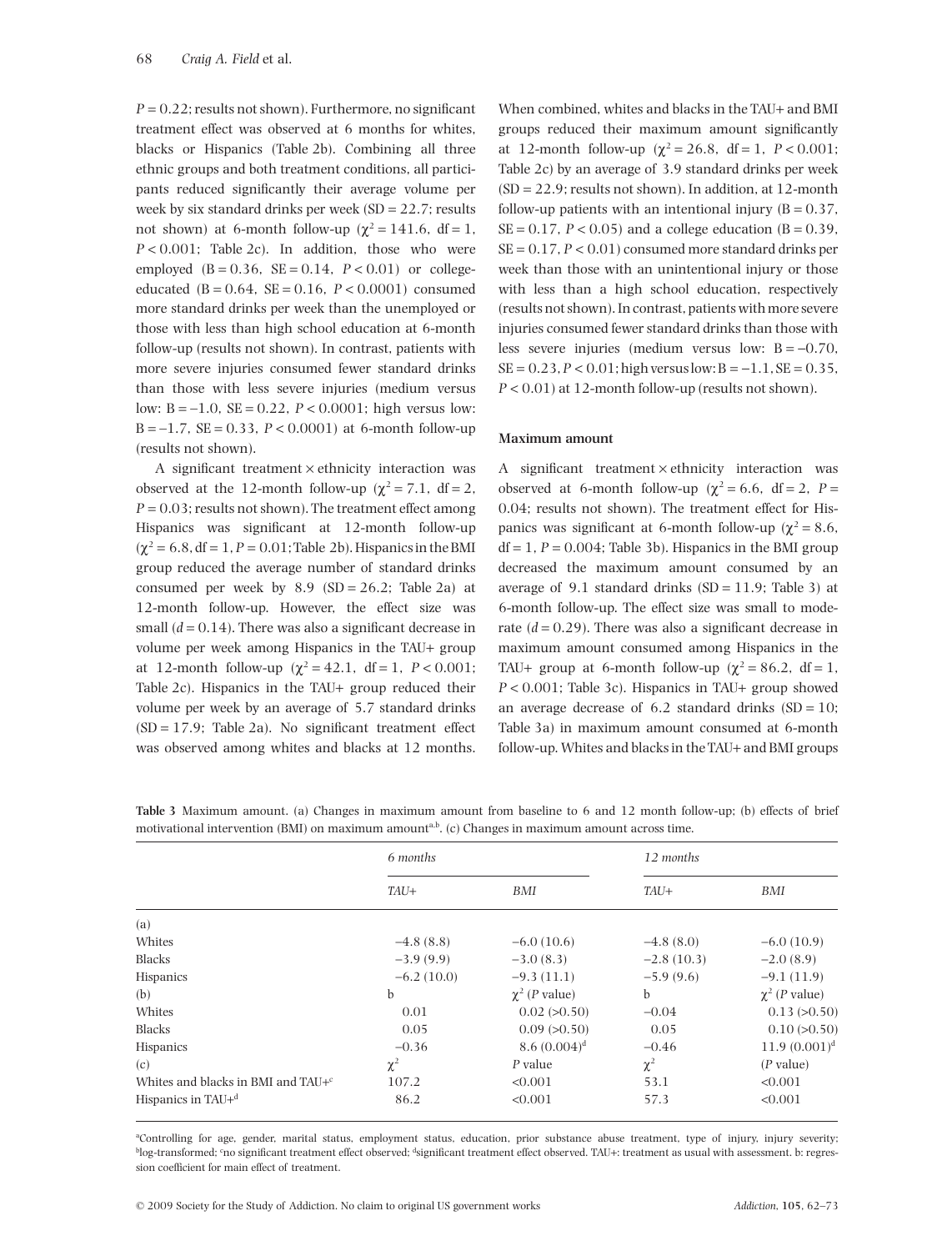also reduced maximum amount significantly at 6-month follow-up by an average of  $4.7$  (SD = 9.6) standard drinks per week ( $\chi^2 = 107.2$ , df = 1, *P* < 0.001; Table 3c). Whites and blacks in the TAU+ and BMI groups reduced maximum amount significantly at 6-month follow-up by an average of  $4.7$  (SD = 9.6) standard drinks per week (results not shown). In addition, at 6-month follow-up, those with a college education  $(B = 0.42, SE = 0.09,$  $P < 0.0001$ ) or a high school diploma (B = 0.25,  $SE = 0.09$ ,  $P < 0.01$ ) drank more standard drinks on the heaviest drinking day than those with less than a high school education (results not shown). In contrast, patients with more severe injuries consumed fewer standard drinks than those with less severe injuries (medium versus low:  $B = -0.55$ ,  $SE = 0.13$ ,  $P < 0.0001$ ; high versus low:  $B = -1.1$ ,  $SE = 0.19$ ,  $P < 0.0001$ ) at 6-month follow-up (results not shown).

A significant treatment  $\times$  ethnicity interaction was observed at 12-month follow-up ( $\chi^2$  = 7.9, df = 2, *P* = 0.02; results not shown). The treatment effect for Hispanics was significant at 12-month follow-up ( $\gamma^2 = 11.9$ , df = 1, *P* < 0.001; Table 3b). The effect size for Hispanics at 12-month follow-up was small to moderate  $(d = 0.30)$ . Hispanics in the BMI group decreased the maximum amount consumed in 1 day by 9.1 standard drinks  $(SD = 11.9$ ; Table 3a) at 12-month follow-up. There was also a significant decrease in maximum amount consumed among Hispanics in the TAU+ group at 12-month follow-up  $(\chi^2 = 57.3, df = 1, P < 0.001$ ; Table 3c). Hispanics in TAU+ decreased their maximum amount consumed by 5.9 standard drinks  $(SD = 9.6$ ; Table 3a). Whites and blacks in both the TAU+ and BMI groups reduced maximum amount significantly at 12-month

follow-up ( $\chi^2$  = 53.1, df = 1, *P* < 0.001; Table 3c). Whites and blacks in both the TAU+ and BMI groups reduced maximum amount significantly at 12-month follow-up by 4.5 standard drinks per week (SD = 9.6 Table 3b). In addition, at 12-month follow-up those with a college education ( $B = 0.29$ ,  $SE = 0.10$ ,  $P < 0.01$ ) or a high school diploma ( $B = 0.39$ ,  $SE = 0.09$ ,  $P < 0.01$ ) drank more standard drinks on the heaviest drinking day than those with less than a high school education (results not shown). Also, those with an intentional injury  $(B = 0.24,$  $SE = 0.10$ ,  $P < 0.05$ ) drank more standard drinks on their heaviest drinking day than those with an unintentional injury. In contrast, patients with more severe injuries consumed fewer standard drinks than those with less severe injuries (medium versus low:  $B = -0.35$ ,  $SE = 0.14$ ,  $P < 0.01$ ; high versus low:  $B = -0.70$ ,  $SE = 0.21$ ,  $P < 0.01$ ) at 12-month follow-up (results not shown).

#### **Percentage days abstinent**

There was no significant interaction between ethnicity and treatment at 6-month ( $\chi^2 = 0.03$ , df = 2, P > 0.50) or 12-month follow-up ( $\chi^2$  = 0.22, df = 2, *P* > 0.50; results not shown). No significant treatment effect was observed (Table 4b). For all three ethnic groups in both the TAU+ and BMI, there were significant increases in percentage days abstinent at 6-month ( $\chi^2$  = 44.0, df = 1, *P* < 0.001; Table 4c) and 12-month follow-up ( $\chi^2 = 26.2$ , df = 1,  $P < 0.001$ ; Table 4c) with a 10% increase (SD = 33; results not shown) from baseline to 6 months and an 8% increase  $(SD = 32;$  results not shown) from baseline to 12-month follow-up. In addition, those who were older

**Table 4** Percentage days abstinent by ethnicity. (a) Changes in percentage days abstinent from baseline to 6- and 12-month follow-up; (b) effects of brief motivational intervention (BMI) on percentage days abstinent<sup>a</sup>; (c) changes in percentage days abstinent across time.

|                                                      | 6 months      |                              | 12 months     |                              |
|------------------------------------------------------|---------------|------------------------------|---------------|------------------------------|
|                                                      | TAU+          | BMI                          | TAU+          | BMI                          |
| (a)                                                  |               |                              |               |                              |
| Whites                                               | $9\%$ (32%)   | $10\%$ (34%)                 | 5% (31%)      | 7% (36%)                     |
| <b>Blacks</b>                                        | $11\% (41\%)$ | 13% (31%)                    | $8\%$ (36%)   | $9\%$ (34%)                  |
| <b>Hispanics</b>                                     | $10\% (26\%)$ | $12\%$ (29%)                 | $10\% (27\%)$ | $12\%$ (30%)                 |
| (b)                                                  | $\mathbf b$   | $\gamma^2$ ( <i>P</i> value) | b             | $\gamma^2$ ( <i>P</i> value) |
| Whites                                               | 0.002         | $0.003$ $(>0.50)$            | 0.004         | $0.02$ ( $>0.50$ )           |
| <b>Blacks</b>                                        | $-0.003$      | $0.005$ ( $>0.50$ )          | $-0.016$      | $0.14$ ( $>0.50$ )           |
| <b>Hispanics</b>                                     | 0.006         | $0.03$ ( $>0.50$ )           | 0.009         | $0.07$ ( $>0.50$ )           |
| (c)                                                  | $\chi^2$      | P value                      | $\chi^2$      | $(P$ value)                  |
| Whites, blacks and Hispanics<br>in BMI and $TAII +b$ | 44.0          | < 0.001                      | 26.2          | < 0.001                      |

<sup>a</sup>Controlling for age, gender, marital status, employment status, education, prior substance abuse treatment, type of injury, injury severity; <sup>b</sup>no significant treatment effect observed. TAU+: treatment as usual with assessment. b: regression coefficient for main effect of treatment.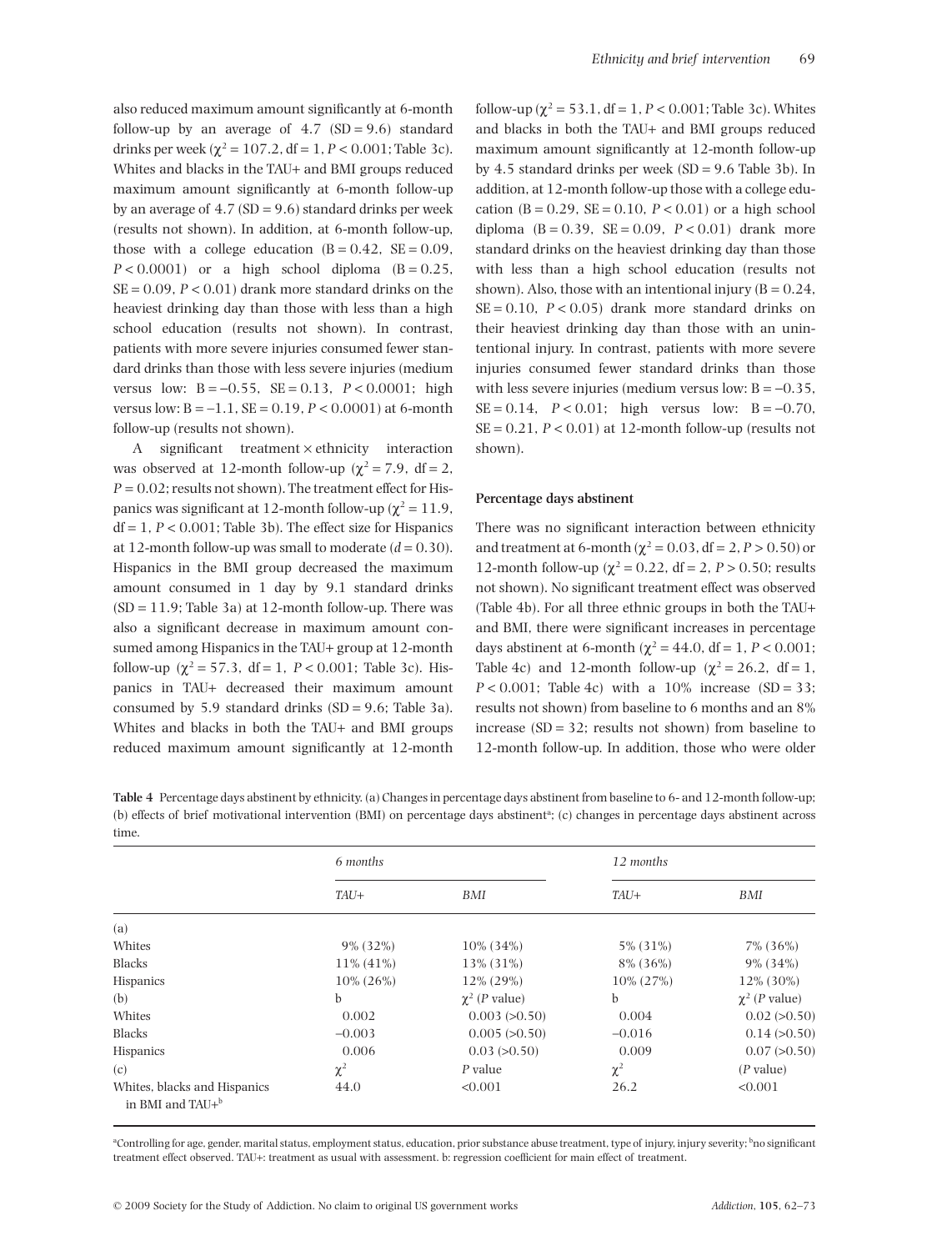$(B = 0.002, SE = 0.0009, P < 0.05)$ , reported prior treatment for substance abuse problems ( $B = 0.06$ ,  $SE = 0.02$ , *P* < 0.01) and those with more severe injuries (medium versus low:  $B = -0.11$ ,  $SE = 0.03$ ,  $P < 0.01$ ; high versus low: B = -0.21, SE = 0.05, *P* < 0.0001) had a greater percentage of days abstinent at 6-month follow-up (results not shown). Those with a college education  $(B = -0.06$ ,  $SE = 0.02$ ,  $P < 0.05$ ) had a greater percentage of days abstinent than those with less than a high school education at 6-month follow-up (results not shown). At 12-month follow-up, those who were older  $(B = 0.002$ ,  $SE = 0.001$ ,  $P < 0.05$ ) reported prior treatment for substance abuse problems  $(B = 0.05, SE = 0.02, P < 0.05)$ and those with more severe injuries (medium versus low:  $B = 0.09$ ,  $SE = 0.03$ ,  $P < 0.01$ ; high versus low:  $B = 0.18$ ,  $SE = 0.05$ ,  $P < 0.01$ ) had a greater percentage of days abstinent (results not shown). Males  $(B = -0.05$ ,  $SE = 0.02$ ,  $P < 0.05$ ) had fewer percentage days abstinent than females or those with less than a high school education at 12-month follow-up (results not shown).

#### **Percentage days heavy drinking**

The interaction between treatment and ethnicity was marginally significant at 6-month follow-up ( $\chi^2 = 4.7$ ,  $df = 2$ ,  $P = 0.09$ ; results not shown). The treatment effect for Hispanics was significant at 6-month follow-up  $(\chi^2 = 3.8, df = 1, P = 0.047;$  Table 5b). The effect size for Hispanics at 6-month follow-up was small to moderate  $(d = 0.26)$ . Hispanics in the BMI group decreased percentage days heavy drinking by  $20\%$  (SD = 52) at 6-month follow-up (Table 5a). For other groups, there were no significant differences in percentage days heavy drinking across time (Table 5c). In addition, patients who were married ( $B = -0.13$ ,  $SE = 0.04$ ,  $P < 0.01$ ) had fewer percentage days of heavy drinking than those who were single (results not shown).

There was a significant interaction between treatment and ethnicity at 12-month follow-up ( $\chi^2 = 8.2$ , df = 2, *P* = 0.02; results not shown). The treatment effect for Hispanics was significant at 12-month follow-up ( $\chi^2$  = 4.9,  $df = 1$ ,  $P = 0.02$ ; Table 5b). The effect size among Hispanics at 12-month follow-up was small to moderate  $(d = 0.24)$ . Hispanics in the BMI group decreased percentage days heavy drinking by  $17\%$  (SD = 49; see Table 5a) at 12-month follow-up. For other groups, there were no significant differences in percentage days heavy drinking across time (Table 5c). In addition, patients who were married ( $B = -0.13$ ,  $SE = 0.04$ ,  $P < 0.01$ ) had fewer percentage days of heavy drinking than those who were single. Whites and blacks in both the TAU+ and BMI groups decreased percentage days heavy drinking significantly by 7% (SD = 4) at 12-month follow-up ( $\chi^2$  = 5.0, df = 1,  $P = 0.02$ ; see Table 5).

#### **DISCUSSION**

Regardless of ethnicity, participants in the TAU+ and BMI groups reduced their drinking significantly at follow-up. With the exception of percentage days abstinent, there were consistent and significant interactions between treatment assignment and ethnicity, with Hispanics receiving BMI demonstrating significant improvements in drinking outcomes. While no significant changes were observed in percentage days abstinent, this may be a less

**Table 5** Percentage days heavy drinking. (a) Changes in percentage days abstinent from baseline to 6- and 12-month follow-up; (b) effects of brief motivational intervention (BMI) on percentage days abstinent<sup>a</sup>; (c) changes in percentage days abstinent across time.

|                                                     | 6 months     |                            | 12 months     |                            |
|-----------------------------------------------------|--------------|----------------------------|---------------|----------------------------|
|                                                     | TAU+         | BMI                        | TAU+          | BMI                        |
| (a)                                                 |              |                            |               |                            |
| Whites                                              | $-8\%$ (49%) | $-5\%$ (44%)               | $-17\%$ (47%) | $-12\%$ (49%)              |
| <b>Blacks</b>                                       | $-6\%$ (53%) | $-15\%$ (54%)              | $-3\%$ (54%)  | $-16\%$ (58%)              |
| Hispanics                                           | $-6\%$ (55%) | $-20\%$ (52%)              | $-2\%$ (52%)  | $-17\%$ (49%)              |
| (b)                                                 | b            | $\chi^2$ ( <i>P</i> value) | b             | $\chi^2$ ( <i>P</i> value) |
| Whites                                              | 0.04         | $0.62$ ( $>0.50$ )         | 0.06          | 1.5(0.22)                  |
| <b>Blacks</b>                                       | $-0.08$      | 1.2(0.27)                  | $-0.12$       | 2.8(0.09)                  |
| Hispanics                                           | $-0.11$      | 3.8 $(0.047)^{b}$          | $-0.14$       | $4.9(0.02)^{b}$            |
| (c)                                                 | $\chi^2$     | P value                    | $\chi^2$      | $(P$ value)                |
| Whites, blacks and Hispanics in<br>BMI and $TAU +b$ | 5.0          | 0.02                       | 0.05          | >0.50                      |
| Hispanics in TAU $+$ <sup>c</sup>                   | 2.2          | 0.13                       | 1.3           | 0.25                       |

a Controlling for age, gender, marital status, employment status, education, prior substance abuse treatment, type of injury, injury severity; <sup>b</sup> no significant treatment effect is observed; 'significant treatment effect observed. TAU+: treatment as usual with assessment. b: regression coefficient for main effect of treatment.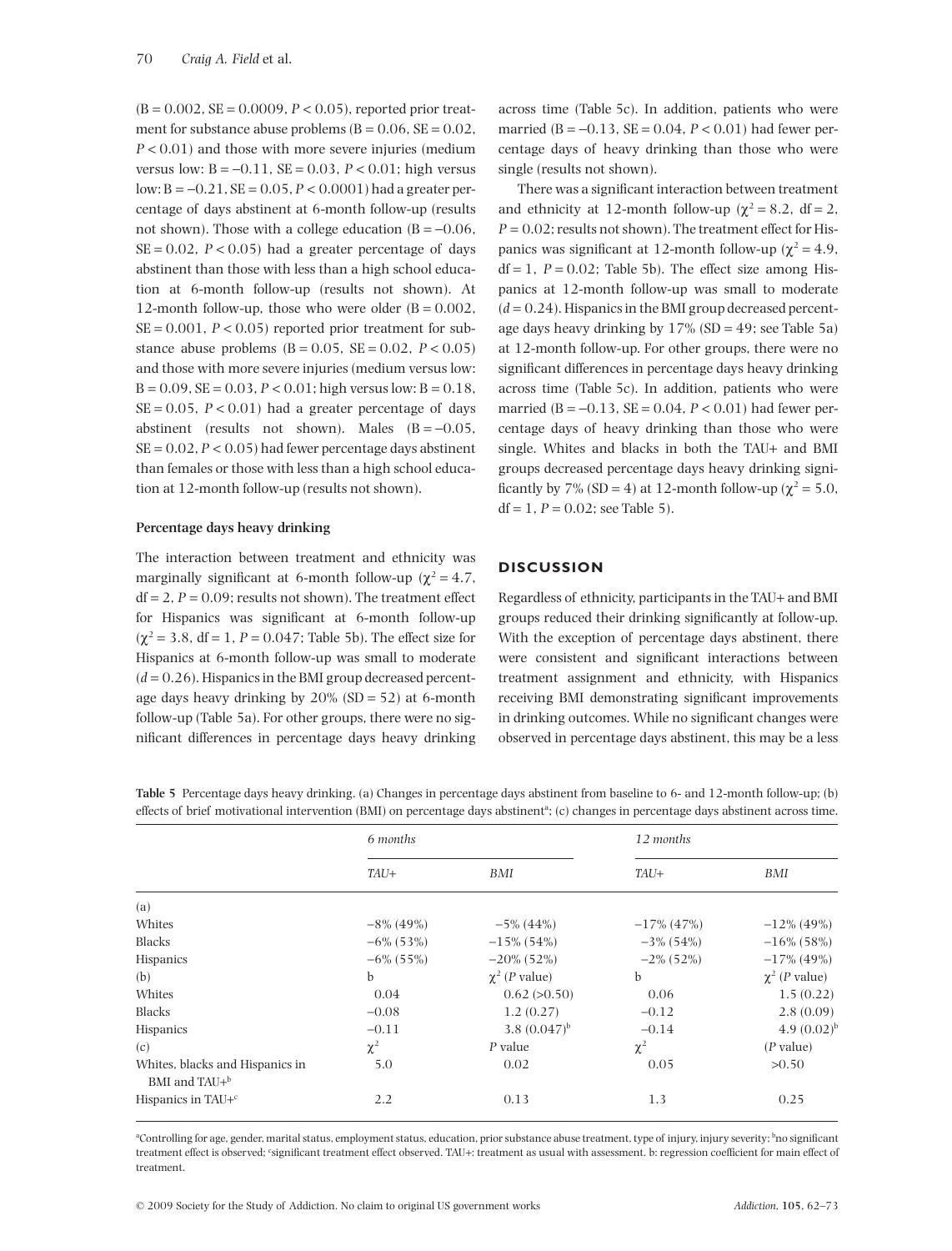relevant outcome in the non-treatment-seeking patient population identified in the trauma care setting. In addition, BMI does not emphasize abstinence as an outcome. The findings of a treatment effect among Hispanics are contrary to the a priori hypothesis that brief intervention would be less effective among ethnic minorities. Such expectations stemmed from evidence indicating higher rates of frequent heavy drinking, greater stability of heavy drinking over time and higher rates of alcohol problems among ethnic minorities [33–36] As a result of these findings, this discussion addresses factors that may have contributed to the increased effectiveness of BMI among Hispanics and the effectiveness of both BMI and TAU+ in other cases.

The increased effectiveness of BMI among Hispanics may be due to several factors, including the fact that a majority of the study clinicians were Hispanic and spoke Spanish fluently. It may be that ethnic concordance between interventionist and participant impacted the effectiveness of the intervention through several mechanisms, including cultural scripts or ethnic-specific perceptions pertaining to substance abuse. Cultural scripts are patterns of social interaction that are characteristic of a particular cultural group [37]. More than being indicative of personal values, cultural scripts are values and beliefs that characterize a particular culture or ethnic group [38]. For example, the general tendency to anticipate positive social interactions may have influenced Hispanics' response to BMI positively [37]. In the Hispanic culture family relationships are bound by a strong sense of loyalty and reciprocity [39–41].This may have contributed to the likelihood that additional support would have been provided to Hispanics. Additional support and advice such as this has been suggested to be an important potential mechanism of change in brief interventions [1]. Perhaps most important to the context in which this study was carried out, Hispanics have shown greater willingness to adhere to the advice of medical professionals, who are perceived overwhelmingly as the most credible sources of information [42,43]. While no concerted effort was made to tailor culturally the training of study clinicians or the intervention itself, an unintended consequence of efforts to recruit and retain Hispanic participants may have increased sensitivity to these and other cultural scripts which may have influenced drinking outcomes differentially among Hispanics, particularly when there was an ethnic concordance between the patient and provider. While it could be conceivable that cultural scripts influenced self-reported drinking differentially, however, there is currently no research indicating that the validity of self-reported drinking varies by ethnicity or level of acculturation. Moreover, there is no compelling reason to believe that this would have influenced self-reported drinking differentially by Hispanics in BMI and TAU+.

There are several possible explanations for the observations that TAU+ and BMI groups demonstrated improvements in drinking outcomes. It is possible that regression to the mean led to observed changes in drinking outcomes. However, under-reporting of drinking is arguably more likely immediately following an injury when the financial and legal consequences are typically of greatest concern to the patient. In addition, other randomized controlled trials must contend with this possibility as well. In addition to the injury event itself, two limitations of the current study that may have influenced the observed reductions in alcohol intake are the number of patients excluded from participation in the study and follow-up rates. However, these are challenges for other studies conducted with injured patients in the trauma care setting. For example, the recruitment and follow-up rates in this study are comparable to similar studies and the injury event itself has not been accounted for in these studies [1,2,5,53]. As a result, other factors should be considered as possible explanations for the observed changes in drinking.

The extensive assessment of drinking and other injury-related behaviors that were conducted for both treatment groups positively is one possible explanation for changes in drinking following both TAU+ and BMI. A number of researchers have speculated that assessment alone can contribute to positive treatment outcomes [44–47]. However, Deappen *et al.* included a delayed assessment control group and found no evidence for assessment reactivity [48]. In the current study, assessment took approximately 30 minutes and was sequenced in a way that may have approximated the intervention condition. The structured assessment may also have precluded judgemental statements or providing unsolicited advice, i.e. interaction styles that are inconsistent with the underlying principles of BMI. Thus, a less sophisticated involving structured assessment and personalized feedback may reduce drinking effectively for many patients. Alternatively, brief intervention conducted as part of this study may not have been sufficiently potent to effect drinking outcomes above and beyond assessment among whites and blacks. Longabaugh *et al.* suggested that brief intervention alone may be less effective in the emergency department because urgent medical care necessarily takes precedence [5]. Finally, while this study represents one of the first studies that evaluated the treatment integrity of BMI, strict adherence to TAU+ was limited in scope in comparison to procedures to maintain adherence to BMI. Thus, it is possible that some bleeding between BMI and TAU+ took place and that this confound varied across patients, the study period and/or therapist. This may be particularly true of patients who reported more severe alcohol problems and were assigned to TAU+. More recent studies and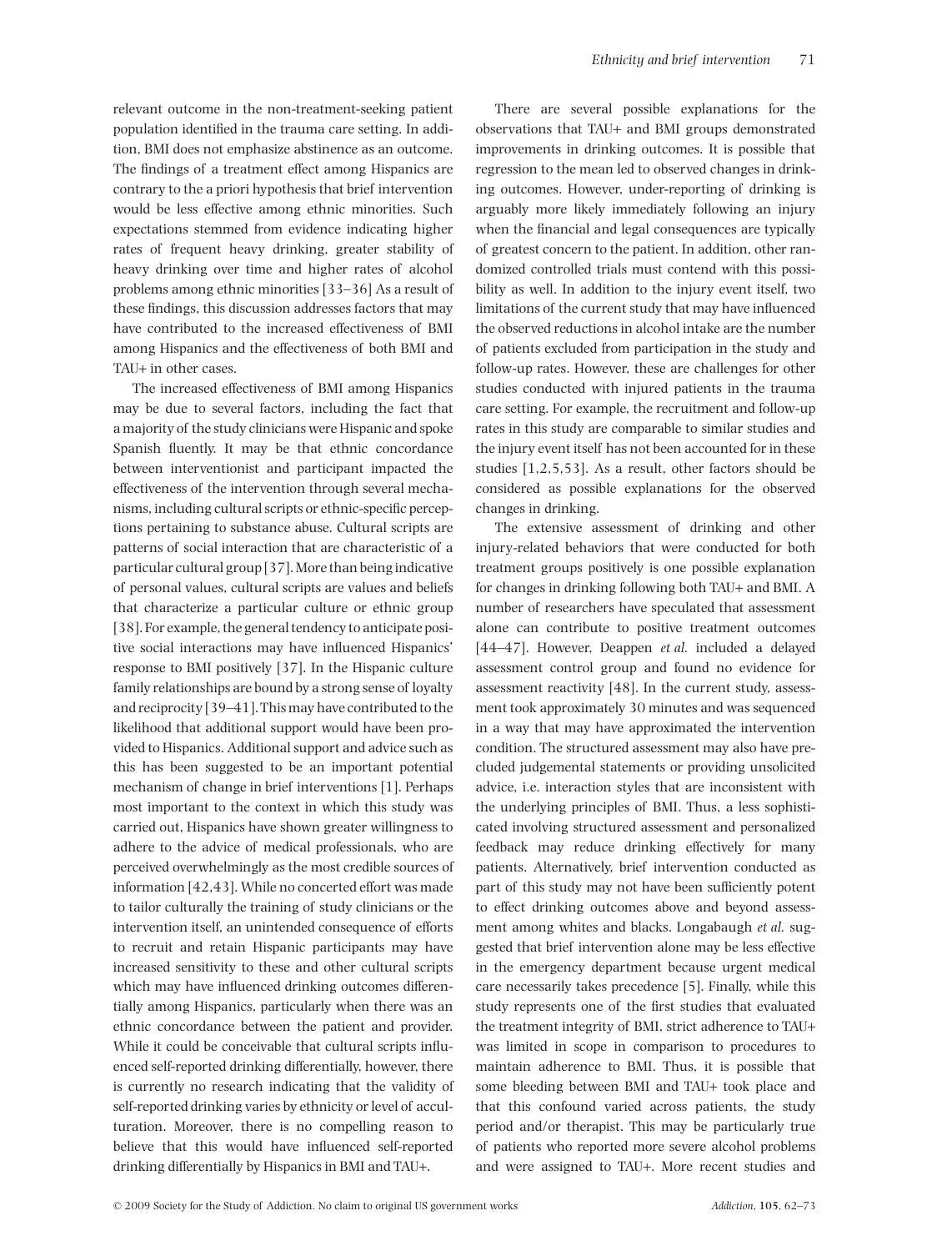meta-analyses of brief intervention in the trauma care and emergency department settings have also observed similar outcomes across treatment groups [49–55]. This study, together with similar studies, suggests that the effectiveness of opportunistic brief alcohol intervention in the trauma care setting and emergency department setting may be more complicated than initial evidence suggested. As trauma centers and emergency departments begin to implement screening and brief intervention, the field will continue to benefit from additional research investigating the factors which potentially impact drinking outcomes. While generally effective, there may be essential elements to the brief intervention, particular contexts in which the brief intervention should be provided or particular patients for whom brief intervention is most effective. A multi-site randomized clinical trial may be the most effective means of identifying potentially factors influencing the effectiveness of brief intervention.

#### **Acknowledgements**

This work was supported by a grant (R01 013824; principle investigator: R. Caetano) from the National Institute on Alcohol Abuse and Alcoholism to the University of Texas School of Public Health. The lead author would like to acknowledge the support of the NIH Health Disparities Loan Repayment Program funded by the National Center of Minority Health and Health Disparities

#### **Clinical trial registration**

Clinical Trial Registration: NCT00132262.

#### **Declarations of interest**

None.

#### **References**

- 1. Gentilello L. M., Rivara F. P., Donovan D. M., Jurkovich G. J., Daranciang E., Dunn C. W. *et al.* Alcohol interventions in a trauma center as a means of reducing the risk of injury recurrence. *Ann Surg* 2001; **230**: 473–80.
- 2. Schermer C. R., Moyers T. B., Miller W. R., Bloomfield L. A. Trauma center brief interventions for alcohol disorders decrease subsequent driving under the influence arrests. *J Trauma* 2006; **60**: 29–34.
- 3. Gentilello L. M., Ebel B. E., Wickizer T. M., Salkever D. S., Rivara F. P. Alcohol interventions for trauma patients treated in emergency departments and hospitals: a cost benefit analysis. *Ann Surg* 2005; **241**: 541–50.
- 4. Monti P. M., Colby S. M., Barnett N. P., Spirito A. Brief intervention for harm reduction with alcohol-positive older adolescents in a hospital emergency department. *J Consult Clin Psychol* 1999; **67**: 989–94.
- 5. Longabaugh R., Woolard R. E., Nirenberg T. D., Minugh A. P., Becker B., Clifford P. R. *et al.* Evaluating the effects of

a brief motivational intervention for injured drinkers in the emergency department. *J Stud Alcohol* 2001; **62**: 806– 16.

- 6. Galvin F. H., Caetano R. Alcohol use and related problems among ethnic minorities in the United States. *Alcohol Res Health* 2003; **27**: 87–94.
- 7. Caetano R., Kaskutas L. A. Changes in drinking patterns among whites, blacks and Hispanics: 1984–1992. *J Stud Alcohol* 1995; **56**: 558–65.
- 8. Boyd M. R., Phillips K., Dorsey C. J. Alcohol and other drug disorders, comorbidity, and violence: comparison of rural African American and Caucasian women. *Arch Psychiatr Nurs* 2003; **17**: 249–58.
- 9. Caetano R., Kaskutas L. A. Changes in drinking problems among Whites, Blacks and Hispanics: 1984–1992. *Subst Use Misuse* 1996; **31**: 1547–71.
- 10. Schmidt L. A., Ye Y., Greenfield T. K., Bond J. Ethnic disparities in clinical severity and services for alcohol problems: results from the National Alcohol Survey. *Alcohol Clin Exp Res* 2007; **31**: 48–56.
- 11. Institute of Medicine. Broadening the Base of Treatment for Alcohol Problems. *Report of a Study by a Committee of the Institute of Medicine, Division of Mental Health and Behavioral Medicine*. Washington, DC: National Academy Press; 1990.
- 12. Rosenbaum S., Hirsh H., Hirsh J. Racial and ethnic disparities in health care: issues in the design, structure and administration of federal healthcare financing programs supported through direct public funding. In: Smedley B. D., Stith A. Y., Nelson A. R., editors. *Unequal Treatment: Confronting Racial and Ethnic Disparities in Health Care*. Washington, DC: National Academies Press, Institute of Medicine; 2002, p. 415–43.
- 13. LeFauve C. E., Lowman C., Litten R. Z. III, Mattson M. E. Introduction: National Institute of Alcohol Abuse and Alcoholism Workshop on treatment research priorities and health disparities. *Alcohol Clin Exp Res* 2003; **27**: 1318–20.
- 14. Lowman C., Lefauve C. E. Health disparities and the relationship between race, ethnicity, and substance abuse treatment outcomes. *Alcohol Clin Exp Res* 2003; **27**: 1324–26.
- 15. Field C. A., Claassen C. A., O'Keefe G. Association of alcohol use and other high-risk behaviors among trauma patients. *J Trauma* 2001; **50**: 13–9.
- 16. Field C. A., O'Keefe G. Behavioral and psychological risk factors for traumatic injury. *J Emerg Med* 2004; **26**: 27–35.
- 17. National Institute on Alcohol Abuse and Alcoholism (NIAAA) guidelines. Helping Patients Who Drink Too Much. 2005. Available at: http://pubs.niaaa.nih.gov/ publications/Practitioner/CliniciansGuide2005/guide.pdf (accessed 7 August 2009).
- 18. Ewing J. A. Detecting alcoholism: the CAGE questionaire. *JAMA* 1984; **252**: 1905–7.
- 19. Kitchens J. M. Does this patient have an alcohol problem? *JAMA* 1994; **272**: 1782–7.
- 20. Field C. A., Caetano R., Pezzia C. Process evaluation of serial screening criteria to identify injured patients that benefit from brief intervention: practical implications. *J Trauma* 2009; **66**: 1704–11.
- 21. Rehm J., Room R., Graham K., Monteiro M., Gmel G., Sempos C. T. The relationship of average volume of alcohol consumption and patterns of drinking to burden of disease: an overview. *Addiction* 2003; **98**: 1209–28.
- 22. Greenfield T. K. Ways of measuring drinking patterns and the difference they make: experience with graduated frequencies. *J Subst Abuse* 2000; **12**: 33–49.